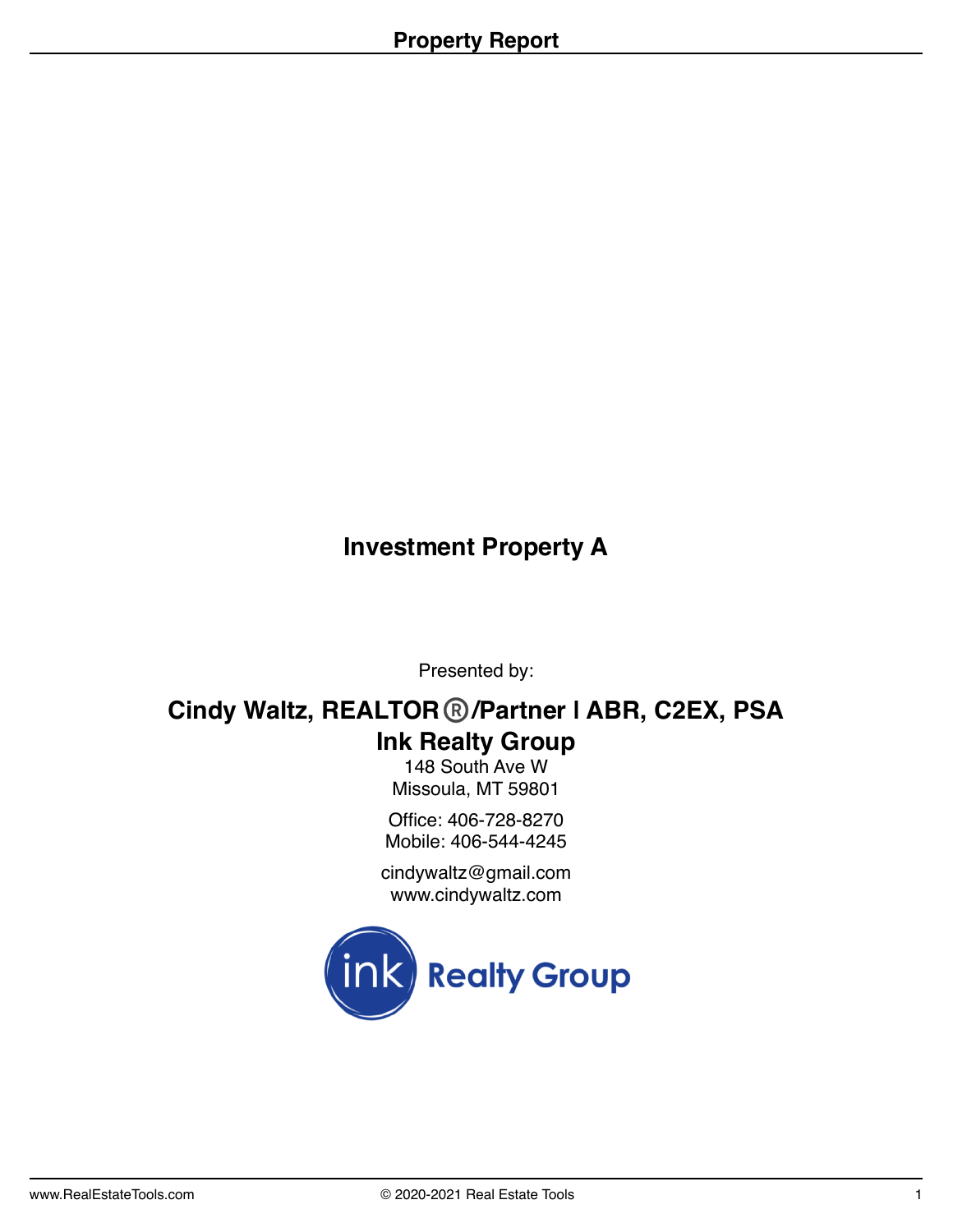#### **Investment Property A Cindy Waltz, REALTOR**® */Partner I ABR, C2EX, PSA*



406-728-8270 cindywaltz@gmail.com www.cindywaltz.com

| <b>Purchase Info</b>   |                |               |
|------------------------|----------------|---------------|
| Square Feet (4 Units)  |                | 3,700         |
| <b>Purchase Price</b>  |                | \$625,000     |
| Initial Cash Invested  |                | \$168,750     |
|                        |                |               |
| <b>Income Analysis</b> | <b>Monthly</b> | <b>Annual</b> |
| Net Operating Income   | \$2,591        | \$31,092      |

| <b>Financial Metrics</b>          |           |
|-----------------------------------|-----------|
| Cap Rate (Purchase Price)         | $5.0\%$   |
| Cash on Cash Return (Year 1)      | 2.5%      |
| Internal Rate of Return (Year 10) | 12.6%     |
| Sale Price (Year 10)              | \$839,948 |

Cash Flow \$353 \$4,237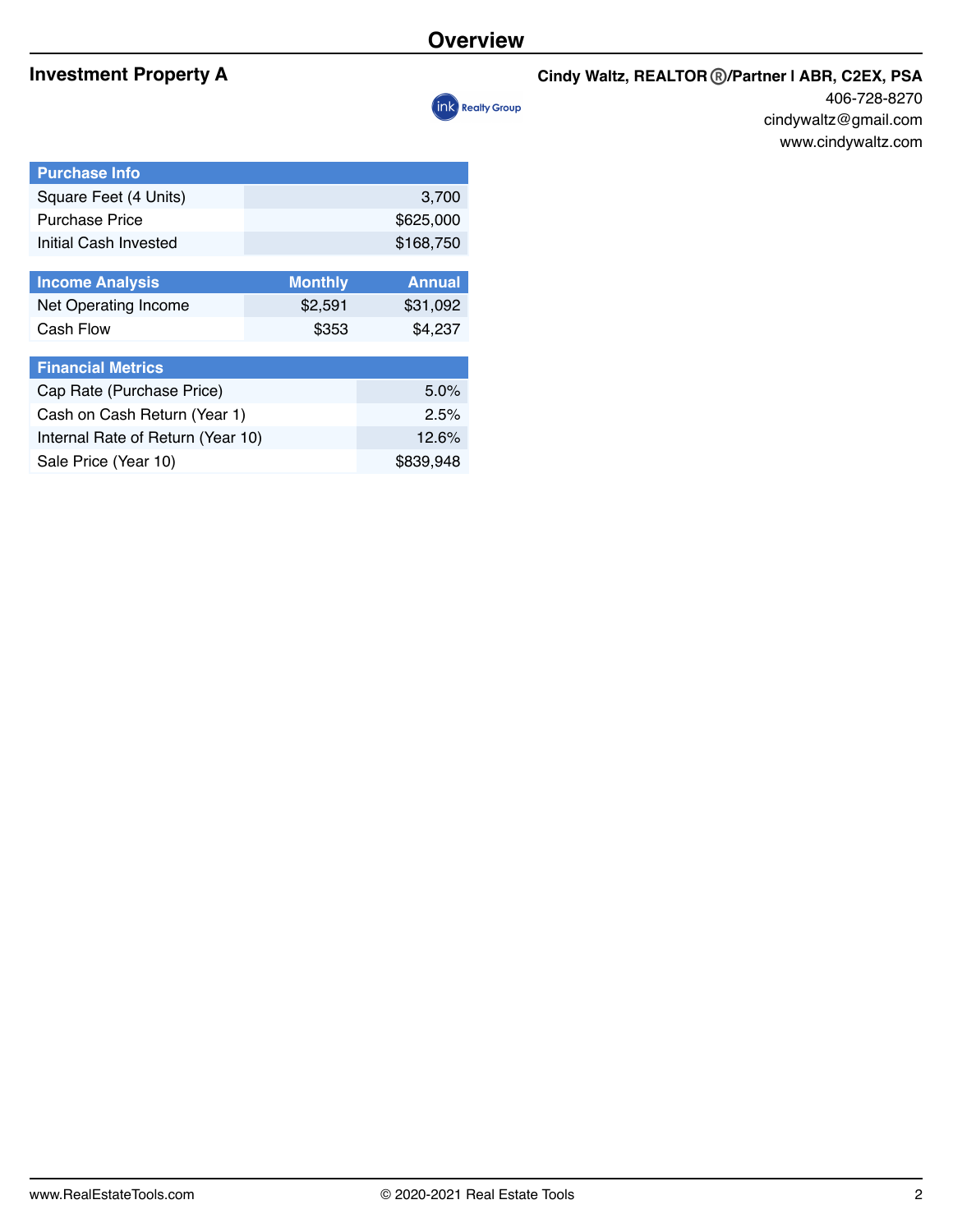# **Purchase Analysis**



### **Investment Property A Cindy Waltz, REALTOR**® */Partner I ABR, C2EX, PSA*

406-728-8270 cindywaltz@gmail.com www.cindywaltz.com

| <b>Purchase Info</b>          |               |
|-------------------------------|---------------|
| <b>Purchase Price</b>         | \$625,000     |
| - First Mortgage              | $-$ \$468,750 |
| - Second Mortgage             | -\$0          |
| = Downpayment                 | \$156,250     |
| + Buying Costs                | \$12,500      |
| + Initial Improvements        | \$0           |
| = Initial Cash Invested       | \$168,750     |
| Square Feet (4 Units)         | 3,700         |
| Cost per Square Foot          | \$169         |
| Monthly Rent per Square Foot  | \$1.08        |
| Cost per Unit                 | \$156,250     |
| Average Monthly Rent per Unit | \$1,000       |
|                               |               |

| <b>Mortgages</b>     | <b>First</b> | <b>Second</b> |
|----------------------|--------------|---------------|
| Loan-To-Cost Ratio   | 75%          | $0\%$         |
| Loan-To-Value Ratio  | 75%          | $0\%$         |
| Loan Amount          | \$468,750    | \$0           |
| Loan Type            | Amortizing   |               |
| Term                 | 30 Years     |               |
| <b>Interest Rate</b> | 4%           |               |
| <b>Payment</b>       | \$2,237.88   | \$0.00        |

| <b>Financial Metrics (Year 1)</b>   |         |
|-------------------------------------|---------|
| <b>Annual Gross Rent Multiplier</b> | 13.0    |
| <b>Operating Expense Ratio</b>      | 33.9%   |
| Debt Coverage Ratio                 | 1.16    |
| Cap Rate (Purchase Price)           | $5.0\%$ |
| <b>Cash on Cash Return</b>          | 2.5%    |

| <b>Assumptions</b>            |          |
|-------------------------------|----------|
| <b>Appreciation Rate</b>      | $3.0\%$  |
| <b>Vacancy Rate</b>           | 2.0%     |
| Income Inflation Rate         | 3.0%     |
| <b>Expense Inflation Rate</b> | 3.0%     |
| <b>LTV</b> for Refinance      | 70.0%    |
| <b>Selling Costs</b>          | \$43,750 |

| <b>Income</b>                   | <b>Monthly</b> | <b>Annual</b> |  |
|---------------------------------|----------------|---------------|--|
| Gross Rent                      | \$4,000        | \$48,000      |  |
| <b>Vacancy Loss</b>             | $-$ \$80       | $-$ \$960     |  |
| <b>Operating Income</b>         | \$3,920        | \$47,040      |  |
|                                 |                |               |  |
| <b>Expenses (% of Income)</b>   | <b>Monthly</b> | <b>Annual</b> |  |
| Cleaning & Maintenance (13%)    | $-$ \$521      | $-$ \$6,250   |  |
| Insurance (3%)                  | $-$117$        | $-$1,400$     |  |
| Taxes (10%)                     | $-$ \$396      | $-$4,752$     |  |
| Garbage (4%)                    | $-$139$        | $-$1,664$     |  |
| Sewer (1%)                      | $-$ \$52       | $-$ \$618     |  |
| Snow Removal (1%)               | $-$ \$31       | $-$ \$375     |  |
| Lawn/Landscaping (1%)           | $-$ \$44       | $-$ \$525     |  |
| Summer Watering (1%)            | $-$ \$30       | $-$ \$364     |  |
| <b>Operating Expenses (34%)</b> | $-$1,329$      | $-$15,948$    |  |
|                                 |                |               |  |
| <b>Net Performance</b>          | <b>Monthly</b> | <b>Annual</b> |  |
| <b>Net Operating Income</b>     | \$2,591        | \$31,092      |  |
| - Mortgage Payments             | $-$2,238$      | $-$26,855$    |  |
| - Year 1 Improvements           | $-\$0$         | $-\$0$        |  |

**= Cash Flow \$353 \$4,237**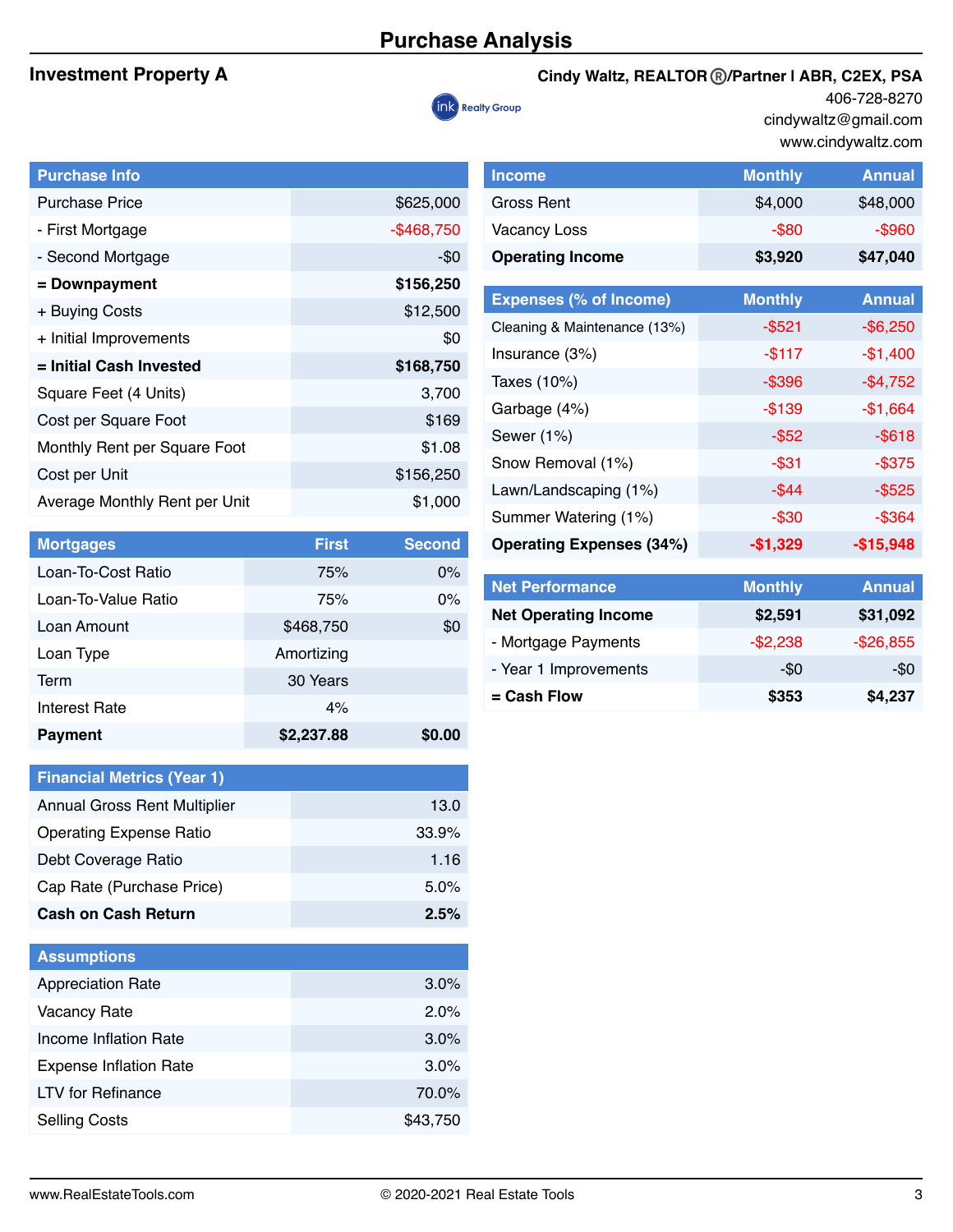## **Buy and Hold Projection**

| <b>Investment Property A</b> |              | Cindy Waltz, REALTOR ®/Partner I ABR, C2EX, PSA<br><b>ink</b> Realty Group |                   |              |               |                    | 406-728-8270<br>cindywaltz@gmail.com<br>www.cindywaltz.com |  |
|------------------------------|--------------|----------------------------------------------------------------------------|-------------------|--------------|---------------|--------------------|------------------------------------------------------------|--|
| <b>Income</b>                | Year 1       | Year <sub>2</sub>                                                          | Year <sub>3</sub> | Year 5       | Year 10       | Year <sub>20</sub> | Year 30                                                    |  |
| <b>Gross Rent</b>            | \$48,000     | \$49,440                                                                   | \$50,923          | \$54,024     | \$62,629      | \$84,168           | \$113,115                                                  |  |
| Vacancy Loss                 | $-$ \$960    | $-$ \$989                                                                  | $-$1,018$         | $-$1,080$    | $-$1,253$     | $-$1,683$          | $-$ \$2,262                                                |  |
| <b>Operating Income</b>      | \$47,040     | \$48,451                                                                   | \$49,905          | \$52,944     | \$61,377      | \$82,485           | \$110,853                                                  |  |
| <b>Expenses</b>              | Year 1       | Year <sub>2</sub>                                                          | Year <sub>3</sub> | Year 5       | Year 10       | Year 20            | Year 30                                                    |  |
| Cleaning & Maintenance       | $-$ \$6,250  | $-$6,438$                                                                  | $-$6,631$         | $-$7,034$    | $-$ \$8,155   | $-$10,959$         | $-$14,729$                                                 |  |
| Insurance                    | $-$1,400$    | $-$1,442$                                                                  | $-$1,485$         | $-$1,576$    | $-$1,827$     | $-$2,455$          | $-$3,299$                                                  |  |
| <b>Taxes</b>                 | $-$4,752$    | $-$ \$4,895                                                                | $-$ \$5,041       | $-$5,348$    | $-$6,200$     | $-$ \$8,333        | $-$11,198$                                                 |  |
| Garbage                      | $-$1,664$    | $-$1,714$                                                                  | $-$1,765$         | $-$1,873$    | $-$2,171$     | $-$2,918$          | $-$3,921$                                                  |  |
| Sewer                        | $-$ \$618    | $-$ \$637                                                                  | $-$ \$656         | $-$ \$696    | $-$ \$806     | $-$1,084$          | $-$1,456$                                                  |  |
| Snow Removal                 | $-$ \$375    | $-$ \$386                                                                  | $-$ \$398         | $-$422$      | $-$ \$489     | $-$ \$658          | $-$ \$884                                                  |  |
| Lawn/Landscaping             | $-$ \$525    | $- $541$                                                                   | $-$ \$557         | $-$ \$591    | $-$ \$685     | $-$ \$921          | $-$1,237$                                                  |  |
| <b>Summer Watering</b>       | $-$ \$364    | $-$ \$375                                                                  | $-$ \$386         | $-$ \$410    | $-$ \$475     | $-$ \$638          | $-$ \$858                                                  |  |
| <b>Operating Expenses</b>    | $-$15,948$   | $-$16,426$                                                                 | $-$16,919$        | $-$17,950$   | $-$20,809$    | $-$27,965$         | $-$37,583$                                                 |  |
| <b>Income Analysis</b>       | Year 1       | Year <sub>2</sub>                                                          | Year <sub>3</sub> | Year 5       | Year 10       | Year 20            | Year 30                                                    |  |
| <b>Net Operating Income</b>  | \$31,092     | \$32,025                                                                   | \$32,986          | \$34,994     | \$40,568      | \$54,520           | \$73,270                                                   |  |
| - Mortgage Payments          | $-$ \$26,855 | $-$26,855$                                                                 | $-$26,855$        | $-$ \$26,855 | $-$ \$26,855  | $-$ \$26,855       | $-$26,855$                                                 |  |
| - Improvements               | -\$0         | $-\$0$                                                                     | $-\$0$            | -\$0         | $-$0$         | $-50$              | -\$0                                                       |  |
| = Cash Flow                  | \$4,237      | \$5,170                                                                    | \$6,131           | \$8,140      | \$13,713      | \$27,665           | \$46,416                                                   |  |
| Cap Rate (Purchase Price)    | 5.0%         | 5.1%                                                                       | 5.3%              | 5.6%         | 6.5%          | 8.7%               | 11.7%                                                      |  |
| Cap Rate (Market Value)      | 4.8%         | 4.8%                                                                       | 4.8%              | 4.8%         | 4.8%          | 4.8%               | 4.8%                                                       |  |
| <b>Cash on Cash Return</b>   | 2.5%         | 3.1%                                                                       | 3.6%              | 4.8%         | 8.1%          | 16.4%              | 27.5%                                                      |  |
| Return on Equity             | 2.3%         | 2.4%                                                                       | 2.6%              | 2.7%         | 2.9%          | 3.0%               | 3.1%                                                       |  |
| <b>Loan Analysis</b>         | Year 1       | Year <sub>2</sub>                                                          | Year <sub>3</sub> | Year 5       | Year 10       | Year 20            | Year 30                                                    |  |
| <b>Market Value</b>          | \$643,750    | \$663,062                                                                  | \$682,954         | \$724,546    | \$839,948     | \$1,128,820        | \$1,517,039                                                |  |
| - Loan Balance               | $-$460,495$  | $-$451,904$                                                                | $-$442,963$       | $-$423,973$  | $-$ \$369,300 | $-$221,038$        | $-$ \$3                                                    |  |
| $=$ Equity                   | \$183,255    | \$211,158                                                                  | \$239,991         | \$300,573    | \$470,647     | \$907,782          | \$1,517,036                                                |  |
| Loan-to-Value Ratio          | 71.5%        | 68.2%                                                                      | 64.9%             | 58.5%        | 44.0%         | 19.6%              | 0.0%                                                       |  |
| Potential Cash-Out Refi      | $-$9,870$    | \$12,240                                                                   | \$35,105          | \$83,209     | \$218,663     | \$569,136          | \$1,061,924                                                |  |
| <b>Sale Analysis</b>         | Year 1       | Year <sub>2</sub>                                                          | Year <sub>3</sub> | Year 5       | Year 10       | Year 20            | Year 30                                                    |  |
| Equity                       | \$183,255    | \$211,158                                                                  | \$239,991         | \$300,573    | \$470,647     | \$907,782          | \$1,517,036                                                |  |
| - Selling Costs              |              |                                                                            |                   |              | $-$58,796$    | $-$79,017$         | $-$106,193$                                                |  |

**= Proceeds After Sale \$138,192 \$164,744 \$192,185 \$249,855 \$411,851 \$828,764 \$1,410,843** + Cumulative Cash Flow \$4,237 \$9,408 \$15,539 \$30,799 \$87,889 \$298,362 \$673,578 - Initial Cash Invested -\$168,750 -\$168,750 -\$168,750 -\$168,750 -\$168,750 -\$168,750 -\$168,750 **= Net Profit -\$26,320 \$5,402 \$38,973 \$111,904 \$330,990 \$958,377 \$1,915,671 Internal Rate of Return -15.6% 1.6% 7.3% 11.2% 12.6% 11.9% 11.2%** Return on Investment -16% 3% 23% 66% 196% 568% 1,135%